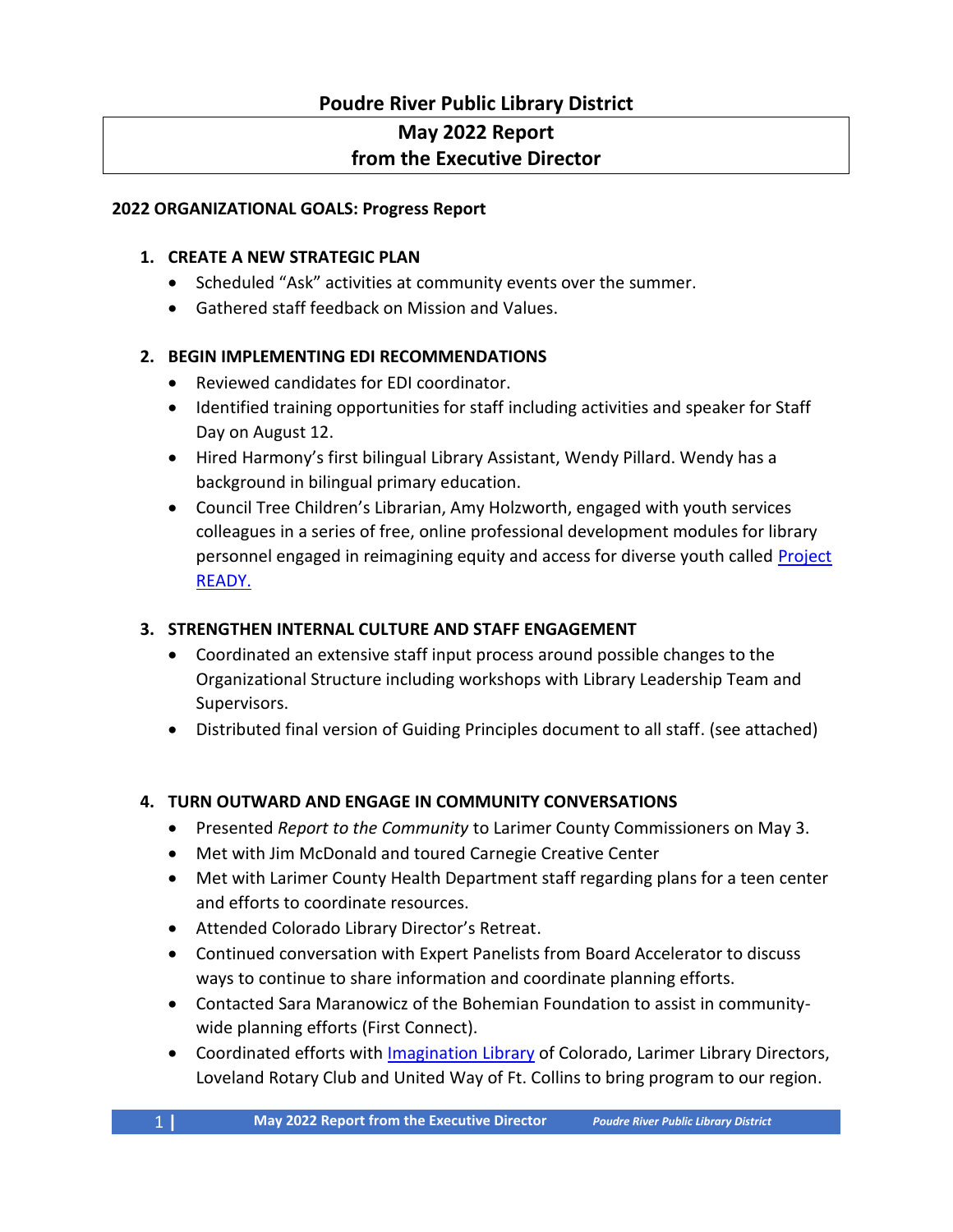#### **5. BECOME A HIGH-PERFORMING ORGANIZATION**

- Collaborated with City of Fort Collins purchasing to put out RFP for Outreach Van upfitting.
- Continued roof replacement project for Old Town Library.
- Increased Council Tree operating hours (Friday and Saturday open until 8:00 pm, an increase of five hours per week) that started May 1.
- Donations/Grants received & in process YTD include:

**Donations** Evelyn Traut - \$350K Bohemian - \$50K

#### **Grants Awarded**

Larimer County Immediate Needs (ARPA) - \$43K, Chromebook kits Larimer County Immediate Needs (ARPA) - \$52K, Outreach Van Colorado Creates - \$10K, Bookfest Patterson Foundation - \$5K, Imanginantes

#### **Grants - in process**

COFC ARPA - \$45K, Community Outreach

#### **TOTAL: \$555,000**

#### **POUDRE RIVER PUBLIC LIBRARY DISTRICT in the News**

- "The Mind Matters: Resources for Mental Health Awareness Month" *The Silver Lining Magazine*
- "NoCo Library AAPI Book Recommendations" Kentwood Real Estate website, <https://www.kentwood.com/blog/2022/05/31/noco-library-aapi-book-recommendations/>
- Poudre Libraries won three 2022 PR Xchange Awards (for projects covering 2020-2021)
	- 1. A Winter Tale Reading Programs Category (print submission)
	- 2. Next Chapter Re-engagement Campaign Materials Promoting Collections, Services, Resources Category (print submission)
	- 3. Día de Muertos Website Virtual Exhibits Category (electronic submission)

#### **BRANCH HIGHLIGHTS**

Summer Reading Challenge started May 23! More than 3,200 people signed up to participate in the first week!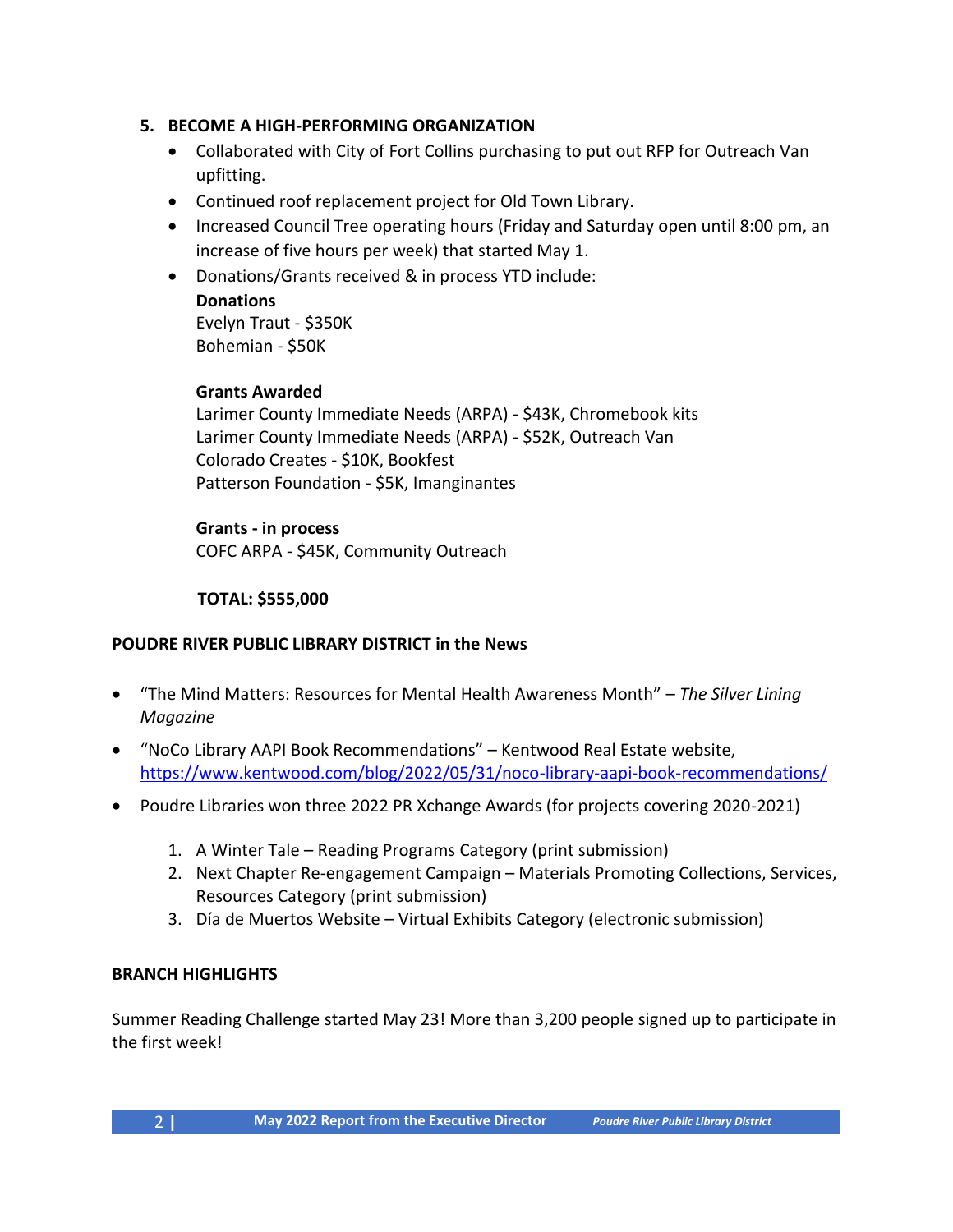#### **HARMONY**

Harmony's carpet installation is complete, other than a few small back-of-house areas that FRCC Facilities staff will complete soon. Now that the carpeting installation is completed, the Rotary Room is open again to the public. We are trying a few new furniture arrangements in the building, particularly in Children's. We've also gotten new, improved computer furniture for our public PCs that provides better spacing in our (post?) pandemic environment.

#### **OLD TOWN**

#### IRRIGATION PROJECT UPDATE

As follow up to the May Board meeting discussion of the Library irrigation project, Library staff met with Jill Wuertz, the main City of Fort Collins (COFC) contact for the project, to provide additional background.

In September 2018, the City of Fort Collins (COFC) consulted with Aqua Engineering to identify irrigation system improvements and to assist with prioritization. The Library Park ranked as the highest need for infrastructure reinvestment out of the 46 park sites managed by the COFC Parks Department due to average to poor rankings in performance indicator including: maintenance cost, water use, system safety, and system integrity.

As a result of this process, both the Library (\$360K) and the COFC (\$100K) have set aside funds for replacement through the budget appropriation process. COFC Parks Department will be providing in-kind services to manage the project (Jill Wuertz). Benefits of this project include implementation of best management practices for water conservation, water savings, improved plant health and decreased maintenance costs. In addition, this will provide an improved level of service to the park users as well as the Library District.

Partnering with the COFC and with the expertise of Jill Wuertz, who has extensive experience with these types of projects and a passion for water conservation, the project has been designed and bid to include hydro zones to reflect the needs of plant materials, and most importantly, to preserve the trees in Library Park. The project does not contemplate landscape conversion, such as xeriscaping, due to the prioritization of maintaining healthy trees. According to Jill, alternatives like xeriscaping are not necessarily ideal for heavily wooded areas or in areas with a lot of wear and tear, such as Library Park. This is best management practice related to water conservation to focus on irrigation first, then plant materials.

The new system is designed to be very flexible, while being very strategic in use of water and maintenance into the future. Through the use of smart controllers, the new system will be more efficient and will use less water than the current system, while focusing on maintaining healthier trees and plants.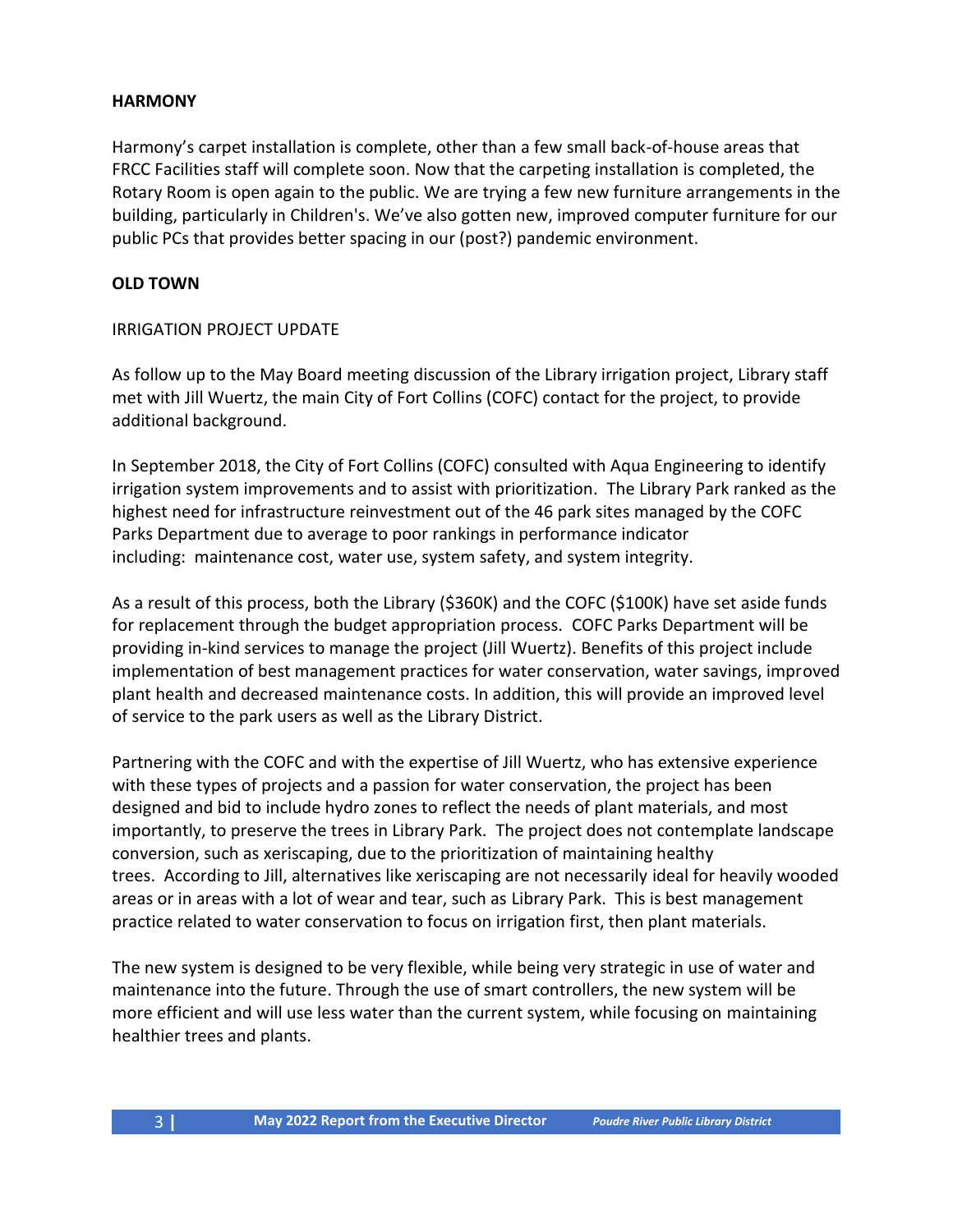The project has been bid and awarded at a total cost of \$306,994 (\$230,245 Library/\$76,750 COFC), which is lower than anticipated due to current market factors, timing and sharp contractor pricing due to the bid process, all of which benefited our project pricing. Given the COFC is responsible for park maintenance through our IGA, it is also in their best interest for this replacement to take place, ultimately saving time and resources (including water) going forward.

#### **COUNCIL TREE**

Library Assistant Ashley Byers's "I Spy in the Ocean" activity for children invited children to look for small objects including toy fish, small jewels, and even a flip flop in a repurposed fish tank. The challenge included an interactive search guide and take-home packet for additional "I Spy" fun at home.





Communications Department staff at Fort Collins Barnes & Noble promoting Bookfair fundraiser for summer reading.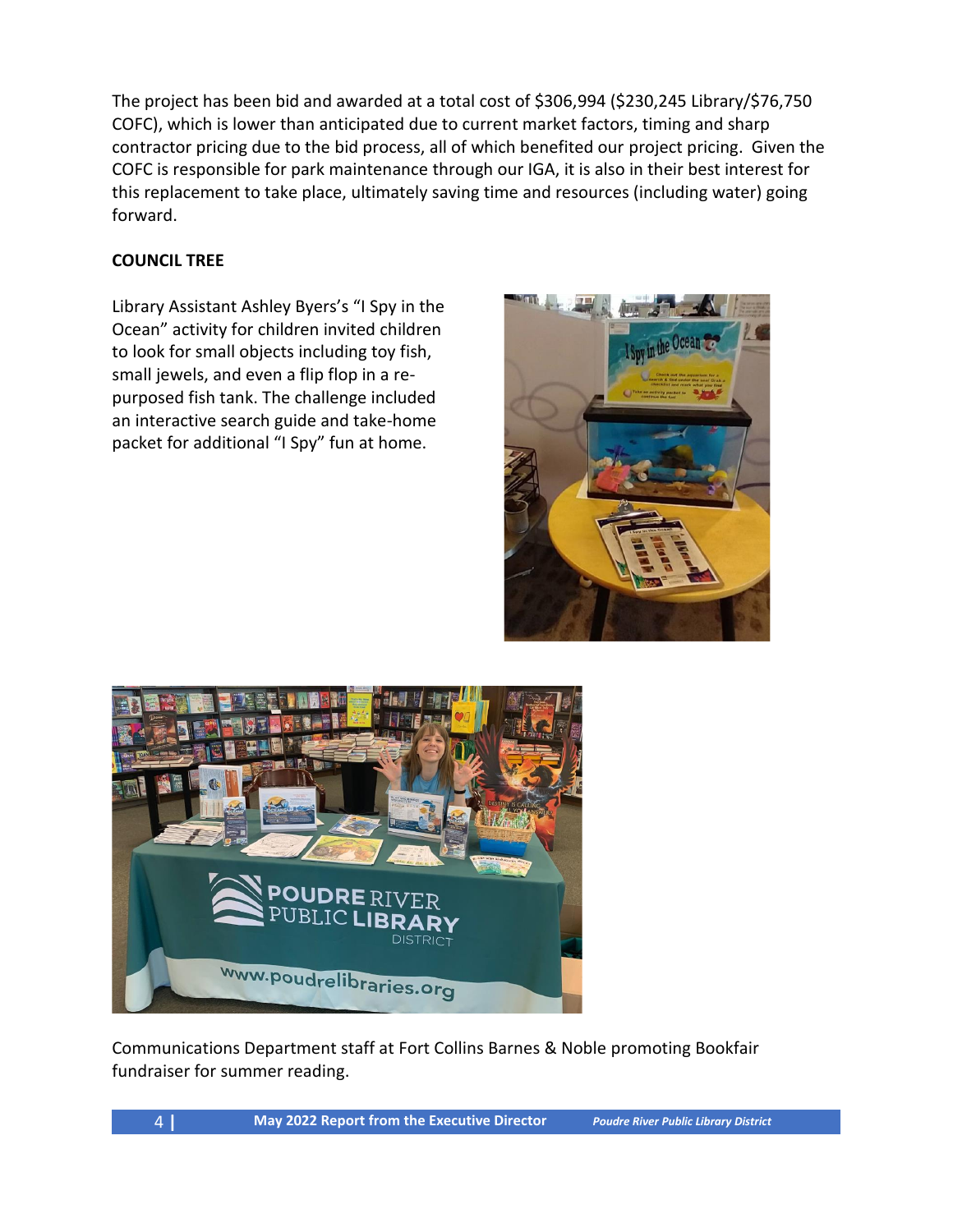# Guiding Principles



PAGE<sub>1</sub>

**Poudre River Public Library District staff come together in community to serve our community. With a shared purpose, we create a vibrant and connected workplace where everyone's unique contributions are valued and aligned to make a positive difference.**

**Our Guiding Principles serve as an internal compass that helps us navigate challenging times and reminds us what it looks like when we are working at our best. These principles are interconnected and together build trust and foster a healthy and productive work "ecosystem" where everyone has an opportunity to grow and thrive.** 

| PRINCIPLE | STATFMFN                                                                                                                                                                                                                                                                                                                                                          | <b>HOW WE DEMONSTRATE THIS PRINCIPLE</b>                                                                                                                                                                                                                                                                                                                                                                                                                                                                                                                                                                        |
|-----------|-------------------------------------------------------------------------------------------------------------------------------------------------------------------------------------------------------------------------------------------------------------------------------------------------------------------------------------------------------------------|-----------------------------------------------------------------------------------------------------------------------------------------------------------------------------------------------------------------------------------------------------------------------------------------------------------------------------------------------------------------------------------------------------------------------------------------------------------------------------------------------------------------------------------------------------------------------------------------------------------------|
|           | We are a community that ensures all<br>staff feel welcomed, respected, and<br>included. Our vibrant work culture<br>relies on everyone feeling they can<br>be their authentic selves.                                                                                                                                                                             | • Supporting new coworkers through effective onboarding and beyond<br>• Greeting one another at work with a smile and "hello"<br>• Getting to know our coworkers and feeling comfortable sharing our stories<br>• Accepting people as individuals and celebrating the unique gifts they bring<br>to the organization<br>• Caring about each other's well-being and showing we appreciate them<br>through kind acts, kind words, and special treats<br>• Leaving our work doors open (figuratively and literally) to invite people in                                                                            |
|           | We are connected in our shared<br>purpose to serve our community.<br>Our connections generate energy<br>and motivation towards common<br>goals. We are empowered and<br>uplifted by our colleagues and<br>celebrate the positive outcomes<br>of our service to the community.                                                                                     | • Having shared goals and vision for our workplace<br>• Using effective communication tools to keep everyone up-to-date on<br>opportunities, resources, and news<br>• Sharing knowledge and resources and openly exchanging ideas within our<br>work teams and across the district<br>• Seeking input from colleagues; listening to each other's ideas and concerns<br>and being willing to ask questions and provide feedback<br>• Actively learning about the people, processes, and services of other<br>departments, teams, and locations                                                                   |
|           | We are dedicated to teamwork<br>and collaboration. Each of our<br>individual actions contributes to<br>a collective strength that creates<br>positive impacts, internally and<br>externally. Successful collaboration<br>honors individual strengths, invites<br>new ideas, and fosters trust. We<br>are proud of our shared work and<br>recognize group success. | • Creating projects teams that draw on each other's strengths and provide<br>opportunities to learn and grow together<br>• Working across departments and buildings to find solutions, gain<br>experience with new people/places, and accomplish our goals<br>• Seeking input from across the organization when making decisions and<br>implementing change<br>• Providing a safe space for people to ask questions, request resources, and<br>offer ideas<br>• Assuming positive intent, recognizing that feedback or disagreement is not<br>an attack on a person but an opportunity to learn and grow<br>PAG |